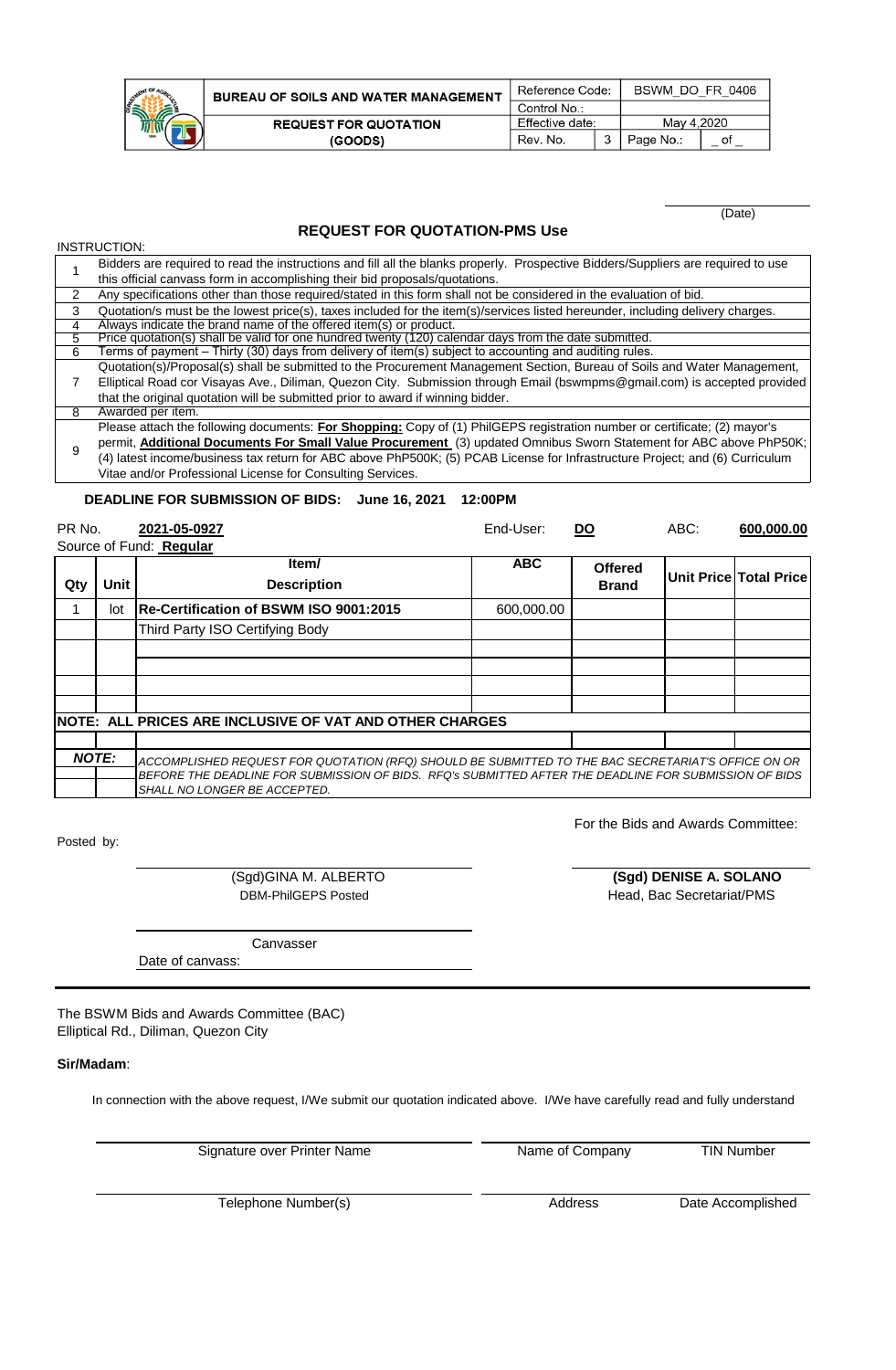

Central Portal for<br>Philippine Government<br>Procurement Oppurtunities

# **Bid Notice Abstract**

## **Request for Quotation (RFQ)**

**Philippine Government Electronic Procurement System** 

| <b>Reference Number</b>                     | 7759636                                                                                                |                              |                       |  |  |
|---------------------------------------------|--------------------------------------------------------------------------------------------------------|------------------------------|-----------------------|--|--|
| <b>Procuring Entity</b>                     | BUREAU OF SOILS AND WATER MANAGEMENT                                                                   |                              |                       |  |  |
| <b>Title</b>                                | <b>Consulting Services</b>                                                                             |                              |                       |  |  |
| <b>Area of Delivery</b>                     | Metro Manila                                                                                           |                              |                       |  |  |
| <b>Solicitation Number:</b>                 | BSWM PR 2021-05-0927                                                                                   | <b>Status</b>                | <b>In-Preparation</b> |  |  |
| <b>Trade Agreement:</b>                     | Implementing Rules and<br>Regulations                                                                  |                              |                       |  |  |
| <b>Procurement Mode:</b>                    | Negotiated Procurement -<br><b>Small Value Procurement</b><br>(Sec. 53.9)                              | <b>Associated Components</b> |                       |  |  |
| <b>Classification:</b>                      | Goods                                                                                                  | <b>Bid Supplements</b>       | U                     |  |  |
| Category:                                   | <b>Consulting Services</b>                                                                             |                              |                       |  |  |
| <b>Approved Budget for the</b><br>Contract: | PHP 600,000.00                                                                                         |                              |                       |  |  |
| <b>Delivery Period:</b>                     | 30 Day/s                                                                                               | <b>Document Request List</b> | U                     |  |  |
| <b>Client Agency:</b>                       |                                                                                                        |                              |                       |  |  |
|                                             |                                                                                                        | <b>Date Published</b>        | 11/06/2021            |  |  |
| <b>Contact Person:</b>                      | Gina Marzan Alberto<br>Administrative Officer II                                                       |                              |                       |  |  |
|                                             | SRDC Bldg., Elliptical Road<br>corner Visayas<br>Avenue, Diliman<br><b>Ouezon City</b><br>Metro Manila | Last Updated / Time          | 10/06/2021 13:51 PM   |  |  |
|                                             | Philippines 1101<br>63-2-9230420 Ext.<br>63-2-3528012<br>bswmpms@gmail.com                             | <b>Closing Date / Time</b>   | 16/06/2021 12:00 PM   |  |  |
| <b>Description</b>                          |                                                                                                        |                              |                       |  |  |

1 lot Re-Certification of BSWM ISO 9001:2015 Third Party ISO Certifying Body

#### \*\*\*\*\*\*\*\*\*\*\*\*\*\*

### Enduser: DO

Deadline for submission of bids: June 16, 2021 at 12:00pm

Please attach/submit the following documents with your quotation: copy of (1) PHILGEPS registration number or certificate; (2) mayor's permit, (3) Updated Ommibus Sworn Statement for ABC above Php 50K; (4) Latest Income/Business tax return for ABC above 500K; (5) PCAB License for Infrastructure Project; and (6) Curriculum Vitae and/or Professional License for Consulting Services.

The Bureau of Soils and Water Management (BSWM) invites interested parties to bid/quote for the above listed item/s.

Kindly submit your quotation for the purchase of the above requirement, (indicating our Solicitation Number) address to GINA P. NILO, Ph.D., BAC Chairperson.

The drop box for your Bids/Quotations is located at the BSWM Lobby.

The BSWM reserves the right to reject any or all bids to declare the bidding a failure or waive any or all information or to award such bids to the supplier whose bid is considered most advantageous to the government.